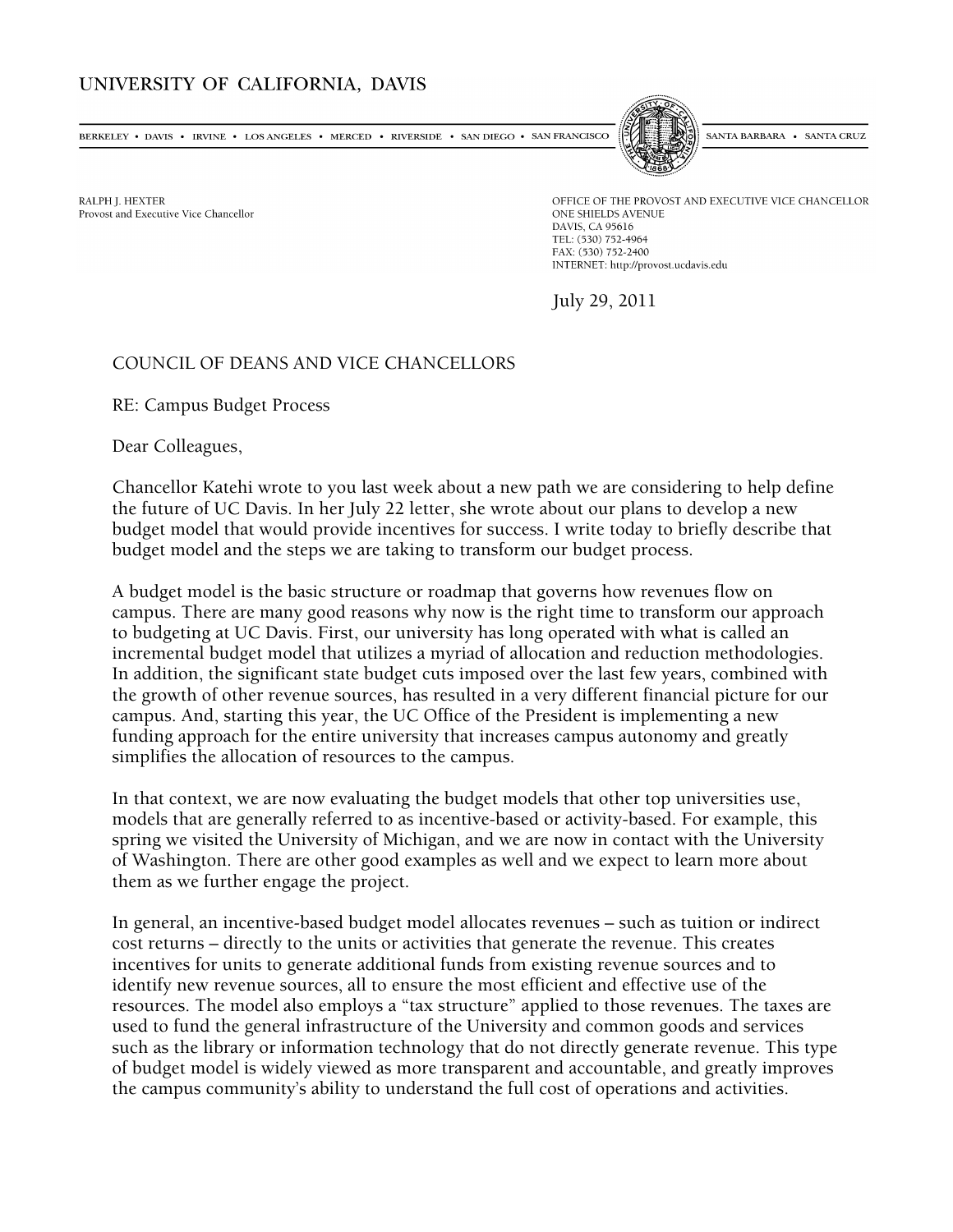Council of Deans and Vice Chancellors July 29, 2011 Page 2

This budget model and the financial information that it will yield will support a new budget process – the annual process through which the campus reviews the alignment of its expenditures with its vision and priorities and further determines additional investments to advance that vision and those priorities. The ultimate goal will be to keep the entire campus community more tightly focused on our shared vision of advancing UC Davis into the top tier of public research universities.

During the 2011-12 academic year, I will continue to work closely with you on the new budget process and model that we will begin implementing for the 2012-13 academic year. Over the coming weeks and months, I will share with you background materials, data models, white papers and communication tools that we can use to inform the approach for the initial implementation, transitions and the long-term administration of the budget.

The deans have already provided valuable advice regarding the overall goals and direction for the budget. The immediate project focus is to define the goals and principles that will frame the budget process. We hope that you will reflect on these draft principles and share your impressions and thoughts with me during the next few weeks so that I can consult with the Academic Senate and other constituencies as soon as possible in the fall quarter. Please share your comments with me by September 1. Some of our early thinking follows:

Transforming the UC Davis Budget Process – DRAFT Principles

- 1. Establish a sustainable funding model with incentives that advance the Vision of Excellence (i.e., the budget should promote rather than impede the university's mission and goals).
- 2. Advance and encourage campus strengths and priorities such as interdisciplinary scholarship and internationalization, as well as boost economic development.
- 3. Be transparent, linking authority with accountability.
- 4. Be as simple as possible to understand, administer and implement; rely on common and easily available data sources.
- 5. Encourage creativity and responsible risk-taking while providing for reasonable reserves and oversight.
- 6. Balance local autonomy with a strong sense of unity in vision and values.
- 7. Provide mechanisms for investments for fresh ideas at all levels.
- 8. Provide for reasonable transitions and bridging strategies.

There are no doubt additional goals, principles and implementation criteria that we will incorporate as this project moves forward. Further, while the basic elements are available from other campuses using activity-based budgeting, there are many decisions for our campus to make as we structure our budget model and process to advance our campus's unique vision and configuration. I have asked Associate Vice Chancellor Kelly Ratliff and her team to proceed as quickly as possible with the data modeling, analysis of policy issues and